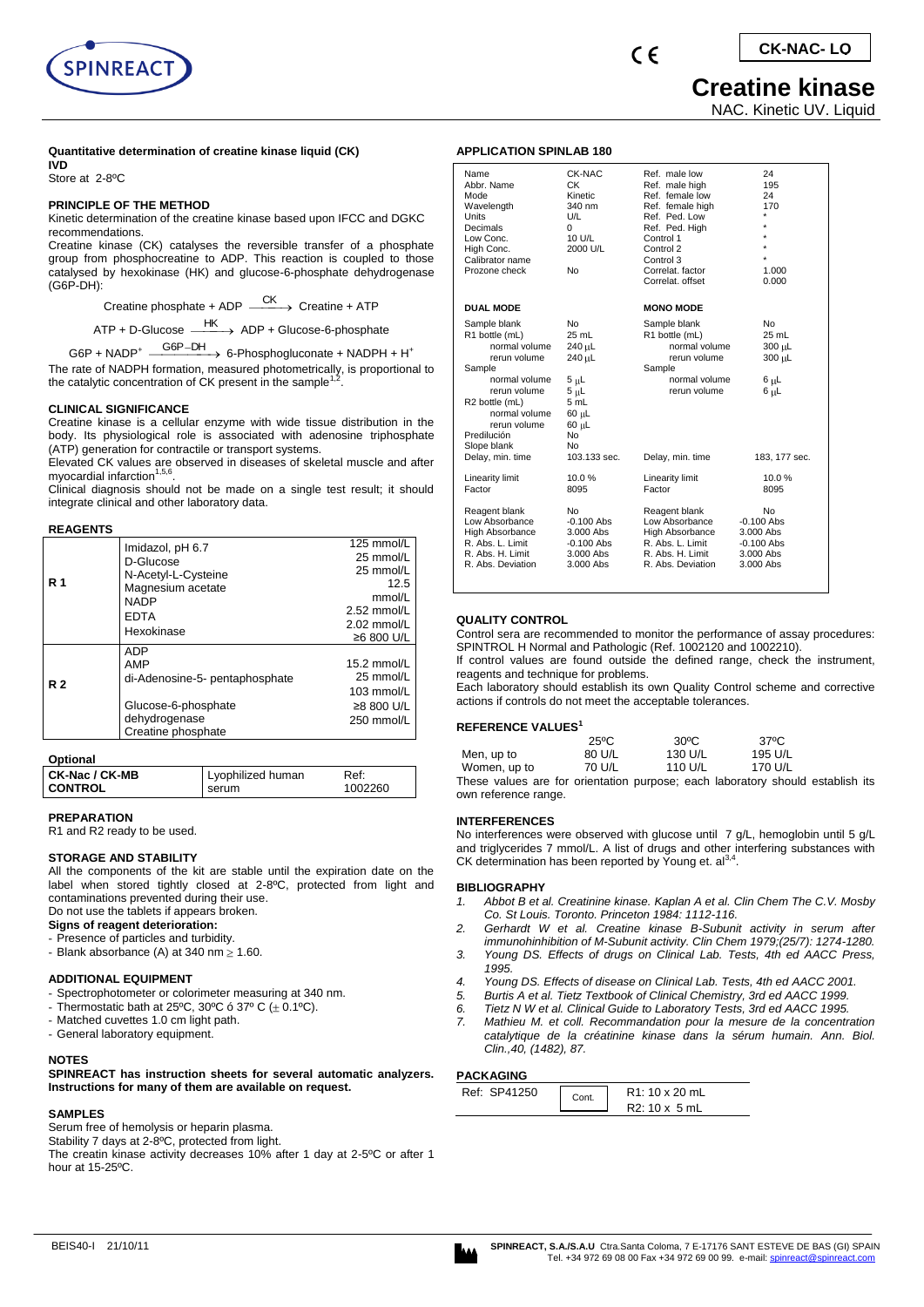

## **Determinación cuantitativa de creatina quinasa (CK)**

**IVD**  Conservar a 2-8ºC

## **PRINCIPIO DEL MÉTODO**

Determinación cinética de la creatina quinasa siguiendo las recomendaciones IFCC y DGKC.

La creatina quinasa (CK) cataliza la transferencia reversible de un grupo fosfato de la fosfocreatina al ADP. Esta reacción se acopla con otras catalizadas por la hexoquinasa (HK) y por la glucosa-6-fosfato deshidrogenasa (G6F-DH):

> Fosfocreatina + ADP  $\xrightarrow{\text{CK}}$  Creatina + ATP ATP + Glucosa HK ADP + Glucosa-6-fosfato

Glucosa-6-fosfato + NADP<sup>+</sup>  $\frac{\text{G6F-DH}}{\text{G6F-DH}}$  & Fosfogluconato + NADPH +  $H^+$ 

La velocidad de formación de NADPH, determinado fotometricamente, es proporcional a la concentración catalítica de CK en la muestra .<br>ensayada<sup>1,2</sup>.

## **SIGNIFICADO CLÍNICO**

La creatina quinasa es una enzima intracelular, distribuida por todo el organismo humano. Su función fisiológica esta asociada con la adenosina trifosfato (ATP) producida cuando el músculo se contrae.

El nivel de CK en suero esta elevado en pacientes con alteraciones del<br>músculo esquelético y en infartos de miocardio<sup>1,5,6</sup>.

El diagnóstico clínico debe realizarse teniendo en cuenta todos los datos clínicos y de laboratorio.

## **REACTIVOS**

|            | Imidazol pH 6.7                        | 125 mmol/L  |
|------------|----------------------------------------|-------------|
| <b>R</b> 1 | D-Glucosa                              | 25 mmol/L   |
|            | N-Acetyl-L-Cysteine                    | 25 mmol/L   |
|            | Acetato de magnesio                    | 12.5 mmol/L |
|            | <b>NADP</b>                            | 2.52 mmol/L |
|            | <b>EDTA</b>                            | 2.02 mmol/L |
|            | Hexokinase                             | ≥6 800 U/L  |
|            | <b>ADP</b>                             | 15.2 mmol/L |
|            | AMP                                    | 25 mmol/L   |
| <b>R2</b>  | di-Adenosina-5- pentafosfato           | 103 mmol/L  |
|            | Glucosa-6-fosfato deshidrogenasa (G6F- | ≥8 800 U/L  |
|            | DH)<br>Fosfato de creatina             | 250 mmol/L  |
|            |                                        |             |

## **Opcional**

| CK-Nac / CK-MB<br><b>CONTROL</b> | Suero<br>liofilizado | humano | Ref: 1002260 |
|----------------------------------|----------------------|--------|--------------|
|----------------------------------|----------------------|--------|--------------|

**PREPARACIÓN** 

R1 y R2 listos para su uso.

## **CONSERVACIÓN Y ESTABILIDAD**

Todos los componentes del kit son estables, hasta la fecha de caducidad indicada en la etiqueta, cuando se mantienen los frascos bien cerrados a 2-8ºC, protegidos de la luz y se evita su contaminación. No usar reactivos fuera de la fecha indicada.

**Indicadores de deterioro de los reactivos:** 

- Presencia de partículas y turbidez.
- Absorbancias del Blanco a 340 > 1,60.

## **MATERIAL ADICIONAL**

- Espectrofotómetro o analizador para lecturas a 340 nm.
- Baño termostatable a 25°C, 30°C ó 37° C ( $\pm$  0,1°C).
- Cubetas de 1,0 cm de paso de luz.
- Equipamiento habitual de laboratorio.

#### **NOTAS**

**SPINREACT dispone de instrucciones detalladas para la aplicación de este reactivo en distintos analizadores.** 

## **MUESTRAS**

Suero libre de hemólisis o plasma heparinizado<sup>1</sup>. Estabilidad: 7 días a 2-8ºC, protegida de la luz.

La actividad de la creatin quinasa disminuye un 10% tras 1 día a 2-5ºC ó tras 1 hora a 15-25ªC.

 $\epsilon$ **CK-NAC- LQ**

## **Creatina quinasa**

NAC. Cinético UV. Líquido

## **APLICACIÓN AL SPINLAB 180**

| Nombre<br>Nombre abreviado<br>Modo<br>Long. ondas<br><b>Unidades</b><br>Decimales<br>Conc. Inferior<br>Conc. Superior<br>Calibrador<br>Chequeo prozona                                    | CK-NAC<br>СK<br>Cinética<br>340 nm<br>U/L<br>0<br>10 U/L<br>2000 U/L<br>No                                      | Ref. Hombre Inf.<br>Ref. Hombre Sup.<br>Ref. Mujer Inf.<br>Ref. Mujer Sup.<br>Ref. Ped. Inf.<br>Ref. Ped. Sup.<br>Valor pánico bajo<br>Valor pánico alto<br>Control 1<br>Control 2<br>Control 3<br>Factor correl.<br>Offset de correl. | 24<br>195<br>24<br>170<br>$\star$<br>$\star$<br>$\star$<br>÷<br>1.000<br>0.000 |
|-------------------------------------------------------------------------------------------------------------------------------------------------------------------------------------------|-----------------------------------------------------------------------------------------------------------------|----------------------------------------------------------------------------------------------------------------------------------------------------------------------------------------------------------------------------------------|--------------------------------------------------------------------------------|
| <b>MODO DUAL</b>                                                                                                                                                                          |                                                                                                                 | <b>MODO MONO</b>                                                                                                                                                                                                                       |                                                                                |
| Blanco muestra<br>Frasco R1 (mL)<br>Vol. normal<br>Vol. repet.<br>Muestra<br>Vol. normal<br>Vol. repet.<br>Frasco R2 (mL)<br>Vol. normal<br>Vol. repet.<br>Predilución<br>Pendiente Blco. | <b>No</b><br>25 mL<br>240 µL<br>240 uL<br>$5 \mu L$<br>5 սԼ<br>5mL<br>$60$ uL<br>60 µL<br>N <sub>o</sub><br>No. | Blanco muestra<br>Frasco R1 (mL)<br>Vol. normal<br>Vol. repet.<br>Muestra<br>Vol. normal<br>Vol. repet.                                                                                                                                | N <sub>o</sub><br>$25$ mL<br>300 µL<br>300 uL<br>6 սԼ<br>6 սԼ                  |
| Retr., tiempo min.                                                                                                                                                                        | 103.133 seg.                                                                                                    | Retr., tiempo min.                                                                                                                                                                                                                     | 183, 177 seg.                                                                  |
| Lim. Linealidad<br>Factor                                                                                                                                                                 | 10%<br>8095                                                                                                     | Lím. Linealidad<br>Factor                                                                                                                                                                                                              | 10%<br>8095                                                                    |
| Blanco reactivo<br>Absorbancia inf.<br>Absorbancia sup.<br>Lim.Inf. Abs. React.<br>Lim.Sup. Abs. React.<br>Desy, Abs. React.                                                              | No.<br>$-0.100$ Abs<br>3.000 Abs<br>$-0.100$ Abs<br>3.000 Abs<br>3.000 Abs                                      | Blanco reactivo<br>Absorbancia inf.<br>Absorbancia sup.<br>Liminf. Abs. React.<br>LimSup. Abs. React.<br>Desy, Abs. React.                                                                                                             | No.<br>$-0.100$ Abs<br>3.000 Abs<br>$-0.100$ Abs<br>3.000 Abs<br>3.000 Abs     |

## **CONTROL DE CALIDAD**

Es conveniente analizar junto con las muestras sueros control valorados:

SPINTROL H Normal y Patológico (Ref. 1002120 y 1002210). Si los valores hallados se encuentran fuera del rango de tolerancia, se debe

revisar el instrumento, los reactivos y la técnica. Cada laboratorio debe disponer su propio Control de Calidad y establecer correcciones en el caso de que los controles no cumplan con las tolerancias.

## **VALORES DE REFERENCIA**

|                                                                      | $25^{\circ}$ C | $30^{\circ}$ C | $37^{\circ}$ C |  |
|----------------------------------------------------------------------|----------------|----------------|----------------|--|
| Hombres, hasta                                                       | 80 U/L         | 130 U/L        | 195 U/L        |  |
| Mujeres, hasta                                                       | 70 U/L         | 110 U/L        | 170 U/L        |  |
| Estos valores son orientativos. Es recomendable que cada laboratorio |                |                |                |  |
| establezca sus propios valores de referencia.                        |                |                |                |  |

## **INTERFERENCIAS**

No se ha observado interferencia de la glucosa hasta 7 g/L, hemoglobina hasta 5 g/L y triglicéridos hasta 7 mmol/L. Se han descrito varias drogas y otras substancias que interfieren en la determinación de la Creatina quinasa.

#### **BIBLIOGRAFíA**

- *1. Abbot B et al. Creatinine kinase. Kaplan A et al. Clin Chem The C.V. Mosby Co. St Louis. Toronto. Princeton 1984: 1112-116.*
- *2. Gerhardt W et al. Creatine kinase B-Subunit activity in serum after immunohinhibition of M-Subunit activity. Clin Chem 1979;(25/7): 1274-1280.*
- *3. Young DS. Effects of drugs on Clinical Lab. Tests, 4th ed AACC Press, 1995.*
- *4. Young DS. Effects of disease on Clinical Lab. Tests, 4th ed AACC 2001.*
- *5. Burtis A et al. Tietz Textbook of Clinical Chemistry, 3rd ed AACC 1999.*
- *6. Tietz N W et al. Clinical Guide to Laboratory Tests, 3rd ed AACC 1995.*
- 7. *Mathieu M. et coll. Recommandation pour la mesure de la concentration catalytique de la créatinine kinase dans la sérum humain. Ann. Biol. Clin.,40, (1482), 87.*

## **PRESENTACIÓN**

| Ref: SP41250 | Cont. | R1: 10 x 20 mL<br>$R2: 10 \times 5$ mL |
|--------------|-------|----------------------------------------|
|              |       |                                        |